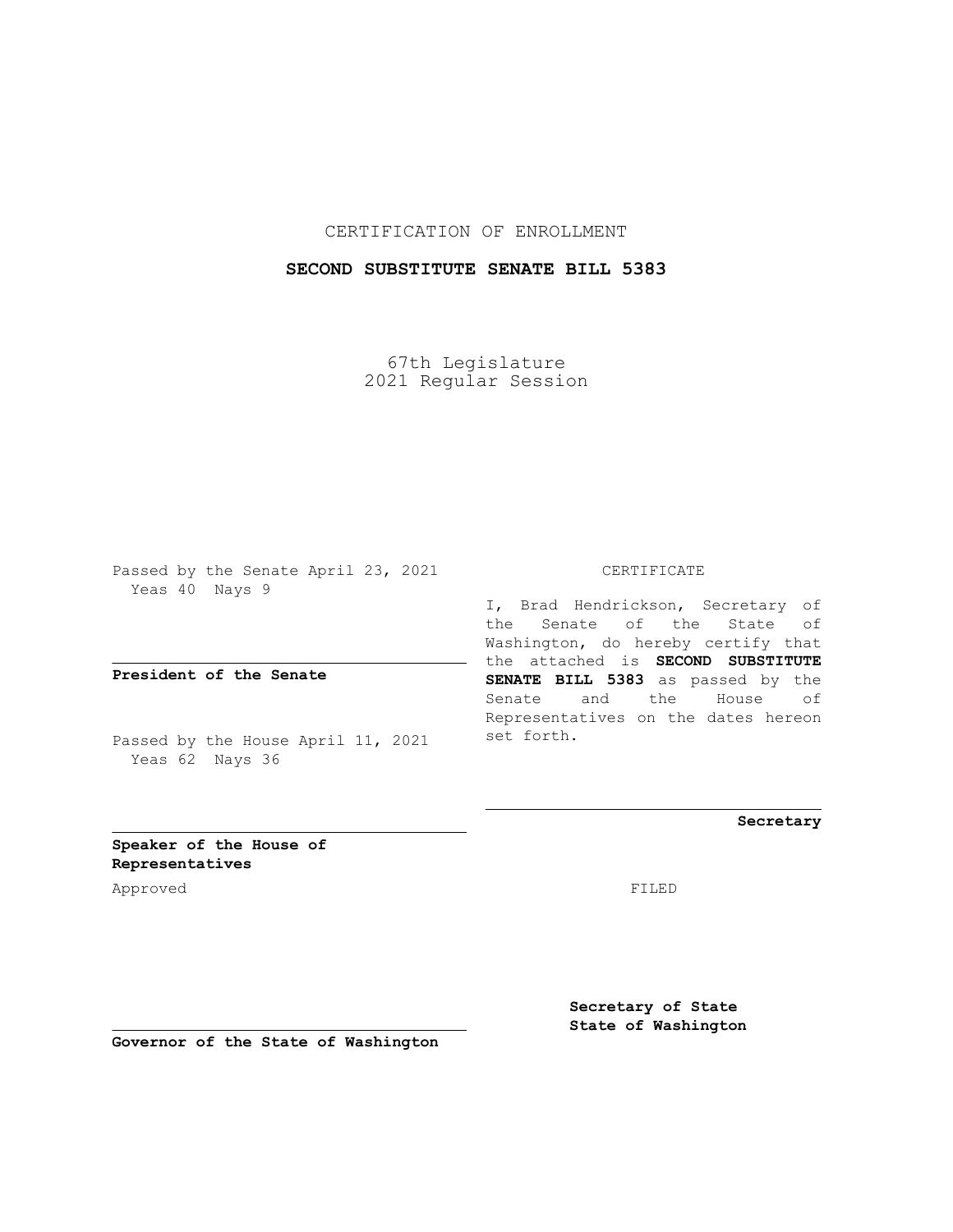## **SECOND SUBSTITUTE SENATE BILL 5383**

AS AMENDED BY THE HOUSE

Passed Legislature - 2021 Regular Session

## **State of Washington 67th Legislature 2021 Regular Session**

**By** Senate Ways & Means (originally sponsored by Senators Wellman, Short, Hunt, King, Lovelett, Nguyen, Randall, Saldaña, Warnick, Wilson, C., and Wilson, L.)

READ FIRST TIME 02/22/21.

 AN ACT Relating to authorizing public utility districts and port districts to provide retail telecommunications services in unserved areas under certain conditions; amending RCW 54.16.330, 53.08.370, 4 and 43.330.538; and creating a new section.

BE IT ENACTED BY THE LEGISLATURE OF THE STATE OF WASHINGTON:

 NEW SECTION. **Sec. 1.** The legislature finds that the COVID-19 pandemic has made it clear that equitable access to education can only happen with equitable access to reliable broadband. Increasing broadband access to unserved areas of the state is of vital importance to increasing quality of life, broadening educational opportunities, and promoting economic inclusion in the parts of our state that, without broadband access, cannot fully participate in modern society. The legislature further finds that one of the most effective tools to ensure all Washingtonians have an opportunity to equitably access education, the job market, and health care resources is to allow our public utility districts and port districts to provide retail telecommunications services.

 **Sec. 2.** RCW 54.16.330 and 2019 c 365 s 9 are each amended to 19 read as follows: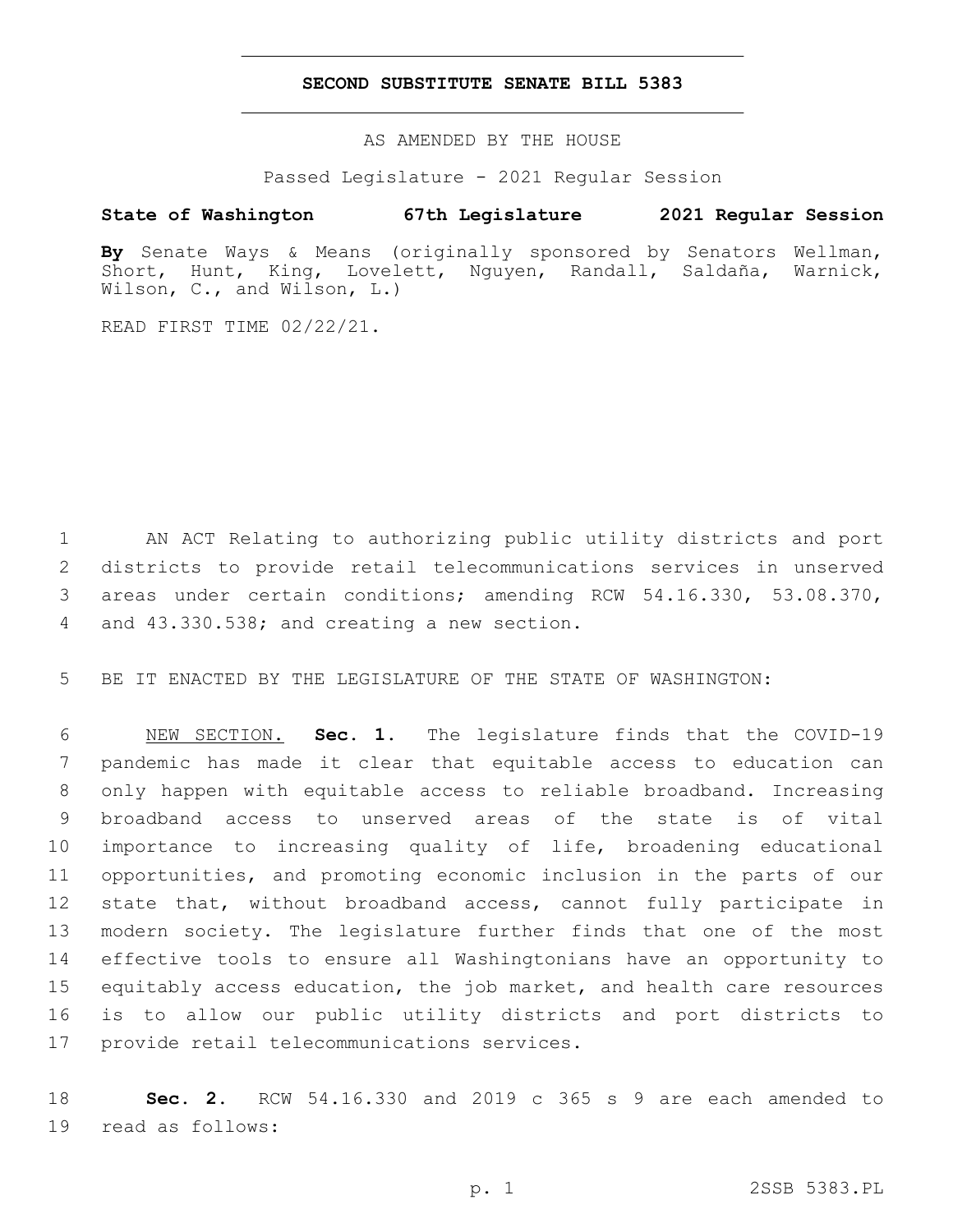(1)(a) A public utility district in existence on June 8, 2000, may construct, purchase, acquire, develop, finance, lease, license, handle, provide, add to, contract for, interconnect, alter, improve, repair, operate, and maintain any telecommunications facilities within or without the district's limits for the following purposes:

(i) For the district's internal telecommunications needs;

 (ii) For the provision of wholesale telecommunications services 8 ((within)) as follows:

 (A) Within the district and by contract with another public 10 utility district;

 (B) Within an area in an adjoining county that is already provided electrical services by the district; or

13 (C) Within an adjoining county that does not have a public utility district providing electrical or telecommunications services 15 headquartered within the county's boundaries, but only if the district providing telecommunications services is not authorized to 17 provide electrical services ((-

 (b) Except as provided in subsection (8) of this section, nothing in this section shall be construed to authorize public utility 20 districts to provide telecommunications services to end users)); or

 (iii) For the provision of retail telecommunications services as 22 authorized in this section.

 (2) A public utility district providing wholesale or retail telecommunications services shall ensure that rates, terms, and conditions for such services are not unduly or unreasonably 26 discriminatory or preferential. Rates, terms, and conditions are discriminatory or preferential when a public utility district offering rates, terms, and conditions to an entity for wholesale or retail telecommunications services does not offer substantially similar rates, terms, and conditions to all other entities seeking 31 substantially similar services.

 (3) A public utility district providing wholesale or retail telecommunications services shall not be required to, but may, establish a separate utility system or function for such purpose. In either case, a public utility district providing wholesale or retail telecommunications services shall separately account for any revenues and expenditures for those services according to standards established by the state auditor pursuant to its authority in chapter 43.09 RCW and consistent with the provisions of this title. Any revenues received from the provision of wholesale or retail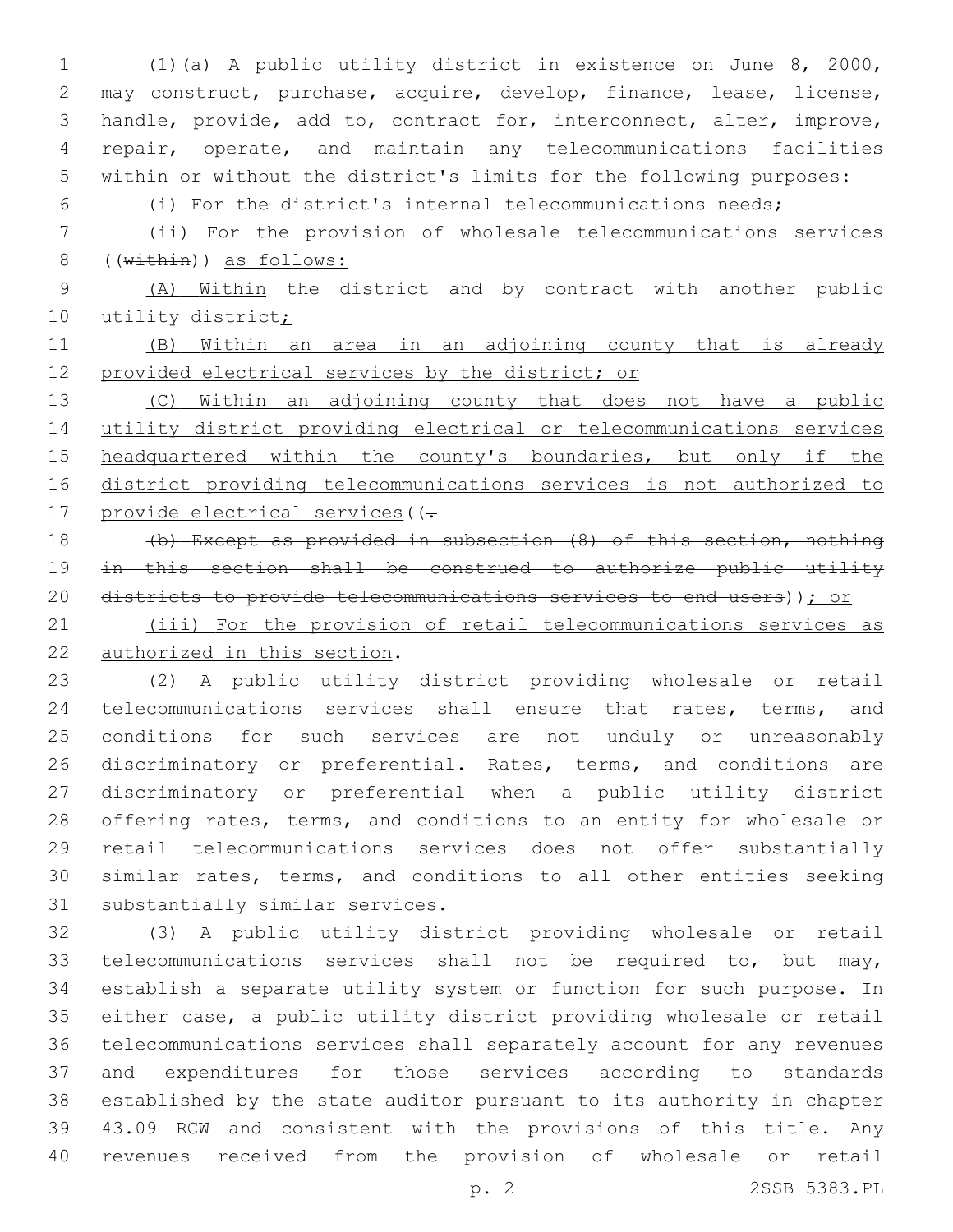telecommunications services must be dedicated to costs incurred to build and maintain any telecommunications facilities constructed, installed, or acquired to provide such services, including payments on debt issued to finance such services, until such time as any bonds or other financing instruments executed after June 8, 2000, and used to finance such telecommunications facilities are discharged or 7 retired.

 (4) When a public utility district provides wholesale or retail telecommunications services, all telecommunications services rendered to the district for the district's internal telecommunications needs shall be allocated or charged at its true and full value. A public utility district may not charge its nontelecommunications operations rates that are preferential or discriminatory compared to those it charges entities purchasing wholesale or retail telecommunications 15 services.

 (5) If a person or entity receiving retail telecommunications services from a public utility district under this section has a complaint regarding the reasonableness of the rates, terms, conditions, or services provided, the person or entity may file a 20 complaint with the district commission.

 (6) A public utility district shall not exercise powers of eminent domain to acquire telecommunications facilities or contractual rights held by any other person or entity to 24 telecommunications facilities.

 (7) Except as otherwise specifically provided, a public utility district may exercise any of the powers granted to it under this title and other applicable laws in carrying out the powers authorized under this section. Nothing in chapter 81, Laws of 2000 limits any existing authority of a public utility district under this title.

 (8)(a) If an internet service provider operating on telecommunications facilities of a public utility district that provides wholesale telecommunications services but does not provide retail telecommunications services, ceases to provide access to the internet to its end-use customers, and no other retail service providers are willing to provide service, the public utility district may provide retail telecommunications services to the end-use customers of the defunct internet service provider in order for end- use customers to maintain access to the internet until a replacement internet service provider is, or providers are, in operation.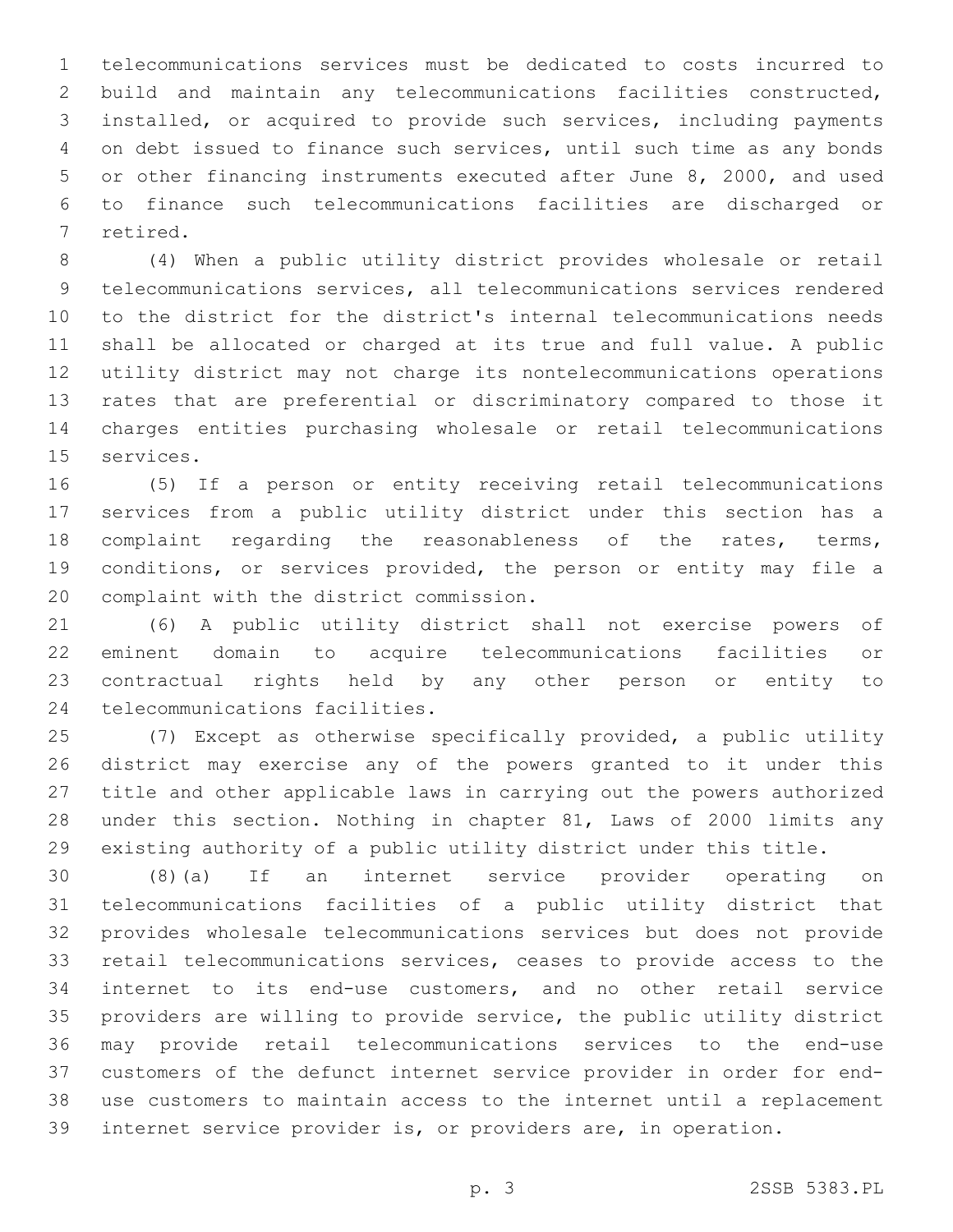(b) Within thirty days of an internet service provider ceasing to provide access to the internet, the public utility district must initiate a process to find a replacement internet service provider or providers to resume providing access to the internet using telecommunications facilities of a public utility district.

 (c) For a maximum period of five months, following initiation of the process begun in (b) of this section, or, if earlier than five months, until a replacement internet service provider is, or providers are, in operation, the district commission may establish a rate for providing access to the internet and charge customers to cover expenses necessary to provide access to the internet.

 (9) The tax treatment of the retail telecommunications services provided by a public utility district to the end-use customers during the period specified in subsection (8) of this section must be the same as if those retail telecommunications services were provided by 16 the defunct internet service provider.

 (10)(a) A public utility district may provide retail telecommunications services to end users in unserved areas.

 (b) A public utility district must notify and consult with the governor's statewide broadband office within 30 days of its decision to provide retail telecommunications services to unserved areas. The governor's statewide broadband office must post notices received from 23 a public utility district pursuant to this subsection on its public website.

 (c) Any public utility district that intends to provide retail telecommunications services to unserved areas must submit a telecommunications infrastructure and service plan to the governor's 28 statewide broadband office that will be published on the office's website. Submission of plans will enable the governor's statewide broadband office: (i) To better understand infrastructure deployment; (ii) to potentially allocate funding for unserved areas; (iii) to 32 advance the state policy objectives; (iv) to determine whether the 33 plan aligns with state policy objectives and broadband priorities; (v) to measure progress toward serving those in unserved areas; (vi) 35 to report on the feasibility and sustainability of the project; and (vii) to confirm that the project is within an unserved area. The telecommunications infrastructure and service plans shall include, but not be limited to, the following: (A) Map and description of how the deployment of proposed

broadband infrastructure will achieve at a minimum 100 megabits per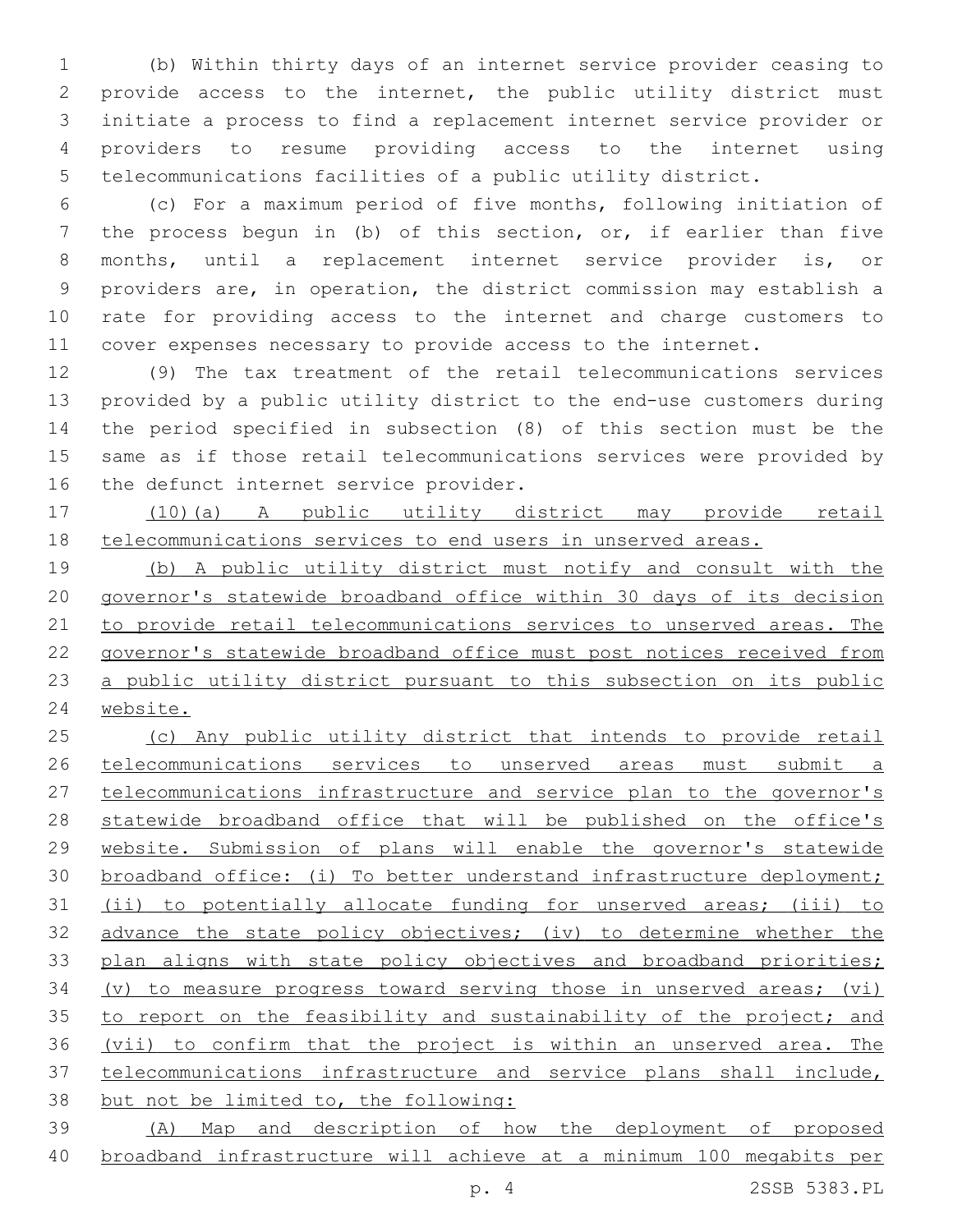second download speed and at a minimum 20 megabits per second upload 2 speed and then increases to be consistent with the stated long-term 3 state broadband speed goals for unserved areas;

(B) Project timeline prioritization of unserved areas; and

 (C) Description of potential state and federal funding available to provide service to the unserved area.

 (d) A public utility district that exercises its authority under (a) of this subsection to provide retail telecommunications services may use state funds, federal funds appropriated through the state, or federal funds dedicated for projects in unserved areas to fund projects identified in the submitted telecommunications infrastructure and service plan required in (c) of this subsection.

 (e) A public utility district providing retail telecommunications 14 services under this subsection must operate an open access network.

 (f) This section does not apply to retail internet services provided by a public utility district under RCW 54.16.420.

 (g) Provisions in this subsection do not apply to the provision of wholesale telecommunications services authorized in this section.

(h) For the purposes of this subsection:

 (i) "Open access network" means a network that, during the useful life of the infrastructure, ensures service providers may use network 22 services and facilities at rates, terms, and conditions that are not 23 discriminatory or preferential between providers, and employs accountable interconnection arrangements published and available publicly.

26 (ii) "Unserved areas" means areas of Washington in which households and businesses lack access to broadband service of speeds at a minimum of 100 megabits per second download and at a minimum 20 megabits per second upload.

 **Sec. 3.** RCW 53.08.370 and 2019 c 365 s 10 are each amended to 31 read as follows:

 (1) A port district in existence on June 8, 2000, may construct, purchase, acquire, develop, finance, lease, license, handle, provide, 34 add to, contract for, interconnect, alter, improve, repair, operate, and maintain any telecommunications facilities within or without the 36 district's limits for the following purposes:

37 (a) For the district's own use; ((and))

 (b) For the provision of wholesale telecommunications services 39 within or without the district's limits ((- Nothing in this subsection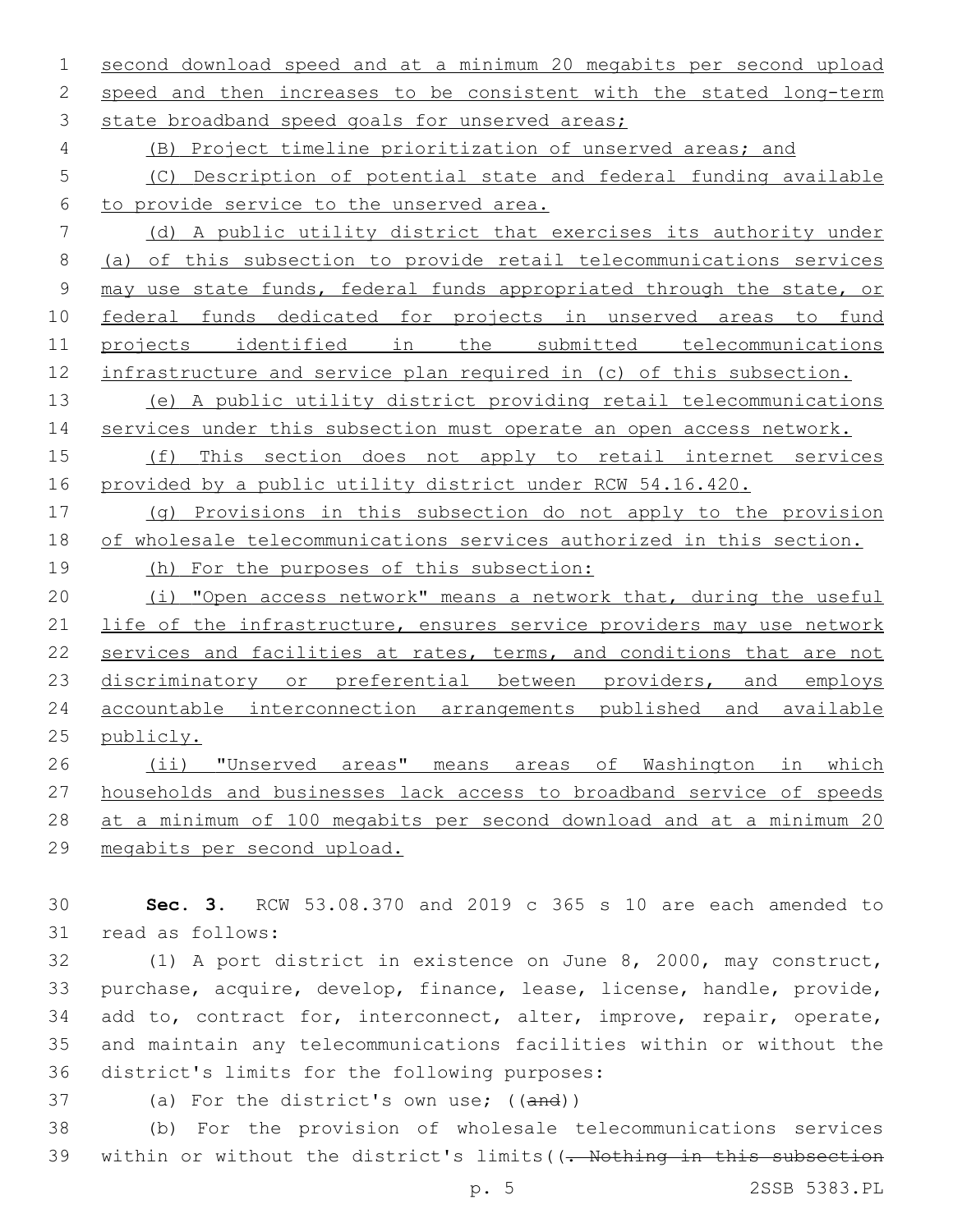shall be construed to authorize port districts to provide telecommunications services to end users)); or

 (c) For the provision of retail telecommunications services as 4 authorized in this section.

 (2) Except as provided in subsection (9) of this section, a port district providing wholesale telecommunications services under this section shall ensure that rates, terms, and conditions for such services are not unduly or unreasonably discriminatory or preferential. Rates, terms, and conditions are discriminatory or 10 preferential when a port district offering such rates, terms, and conditions to an entity for wholesale telecommunications services does not offer substantially similar rates, terms, and conditions to all other entities seeking substantially similar services.

 (3) When a port district establishes a separate utility function for the provision of wholesale telecommunications services, it shall account for any and all revenues and expenditures related to its wholesale telecommunications facilities and services separately from revenues and expenditures related to its internal telecommunications operations. Any revenues received from the provision of wholesale telecommunications services must be dedicated to the utility function that includes the provision of wholesale telecommunications services for costs incurred to build and maintain the telecommunications facilities until such time as any bonds or other financing instruments executed after June 8, 2000, and used to finance the telecommunications facilities are discharged or retired.

 (4) When a port district establishes a separate utility function 27 for the provision of wholesale telecommunications services, all telecommunications services rendered by the separate function to the district for the district's internal telecommunications needs shall be charged at its true and full value. A port district may not charge its nontelecommunications operations rates that are preferential or discriminatory compared to those it charges entities purchasing 33 wholesale telecommunications services.

 (5) A port district shall not exercise powers of eminent domain to acquire telecommunications facilities or contractual rights held by any other person or entity to telecommunications facilities.

 (6) Except as otherwise specifically provided, a port district may exercise any of the powers granted to it under this title and other applicable laws in carrying out the powers authorized under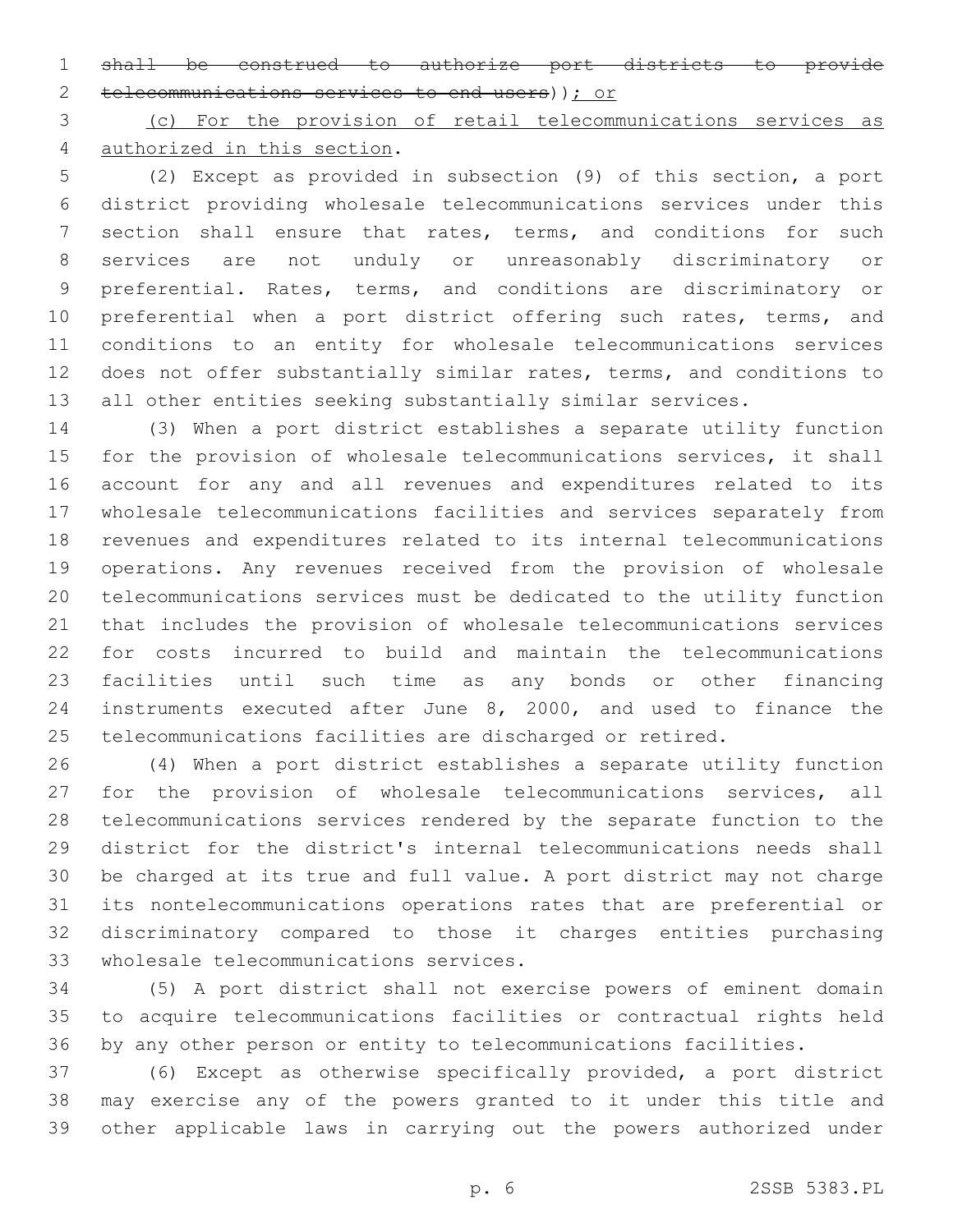this section. Nothing in chapter 81, Laws of 2000 limits any existing 2 authority of a port district under this title.

 (7) A port district that has not exercised the authorities provided in this section prior to June 7, 2018, must develop a business case plan before exercising the authorities provided in this section. The port district must procure an independent qualified consultant to review the business case plan, including the use of public funds in the provision of wholesale telecommunications services. Any recommendations or adjustments to the business case plan made during third-party review must be received and either rejected or accepted by the port commission in an open meeting.

 (8) A port district with telecommunications facilities for use in the provision of wholesale telecommunications in accordance with subsection (1)(b) of this section may be subject to local leasehold 15 excise taxes under RCW 82.29A.040.

 (9)(a) A port district under this section may select a telecommunications company to operate all or a portion of the port 18 district's telecommunications facilities.

 (b) For the purposes of this section "telecommunications company" means any for-profit entity owned by investors that sells 21 telecommunications services to end users.

 (c) Nothing in this subsection (9) is intended to limit or otherwise restrict any other authority provided by law.

 (10)(a) A port district may provide retail telecommunications services to end users in unserved areas.

 (b) A port district must notify and consult with the governor's statewide broadband office within 30 days of its decision to provide 28 retail telecommunications services to unserved areas. The governor's statewide broadband office must post notices received from a port district pursuant to this subsection on its public website.

 (c) Any port district that intends to provide retail telecommunications services to unserved areas must submit a telecommunications infrastructure and service plan to the governor's statewide broadband office that will be published on the office's website. Submission of plans will enable the governor's statewide broadband office: (i) To better understand infrastructure deployment; (ii) to potentially allocate funding for unserved areas; (iii) to advance the state policy objectives; (iv) to determine whether the 39 plan aligns with state policy objectives and broadband priorities; (v) to measure progress toward serving those in unserved areas; (vi)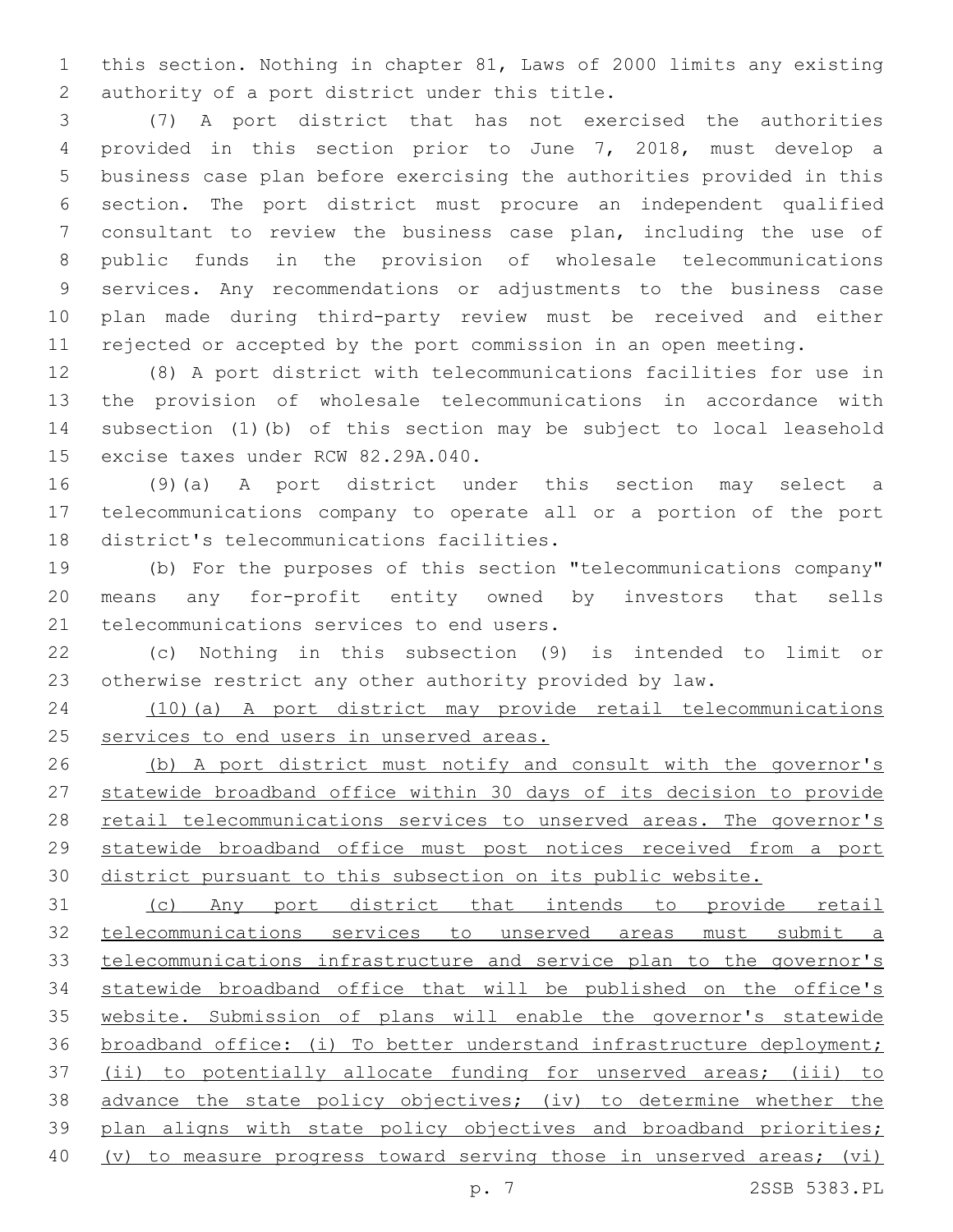to report on the feasibility and sustainability of the project; and 2 (vii) to confirm that the project is within an unserved area. The 3 telecommunications infrastructure and service plans shall include, 4 but not be limited to, the following:

 (A) Map and description of how the deployment of proposed broadband infrastructure will achieve at a minimum 100 megabits per second download speed and at a minimum 20 megabits per second upload speed and then increases to be consistent with the stated long-term 9 state broadband speed goals for unserved areas;

(B) Project timeline prioritization of unserved areas; and

 (C) Description of potential state and federal funding available 12 to provide service to the unserved area.

 (d) A port district that exercises its authority under (a) of this subsection to provide retail telecommunications services may use state funds, federal funds appropriated through the state, or federal funds dedicated for projects in unserved areas to fund projects identified in the submitted telecommunications infrastructure and service plan required in (c) of this subsection.

 (e) A port district providing retail telecommunications services under this subsection must operate an open access network.

 (f) Provisions in this subsection do not apply to the provision of wholesale telecommunications services authorized in this section.

(g) For the purposes of this subsection:

 (i) "Open access network" means a network that, during the useful 25 life of the infrastructure, ensures service providers may use network 26 services and facilities at rates, terms, and conditions that are not 27 discriminatory or preferential between providers, and employs accountable interconnection arrangements published and available publicly.

 (ii) "Unserved areas" means areas of Washington in which households and businesses lack access to broadband service of speeds at a minimum of 100 megabits per second download and at a minimum 20 megabits per second upload.

 **Sec. 4.** RCW 43.330.538 and 2019 c 365 s 6 are each amended to read as follows:35

 (1)(a) Beginning January 1, 2021, and biennially thereafter, the office shall report to the legislative committees with jurisdiction over broadband policy and finance on the office's activities during 39 the previous two years.